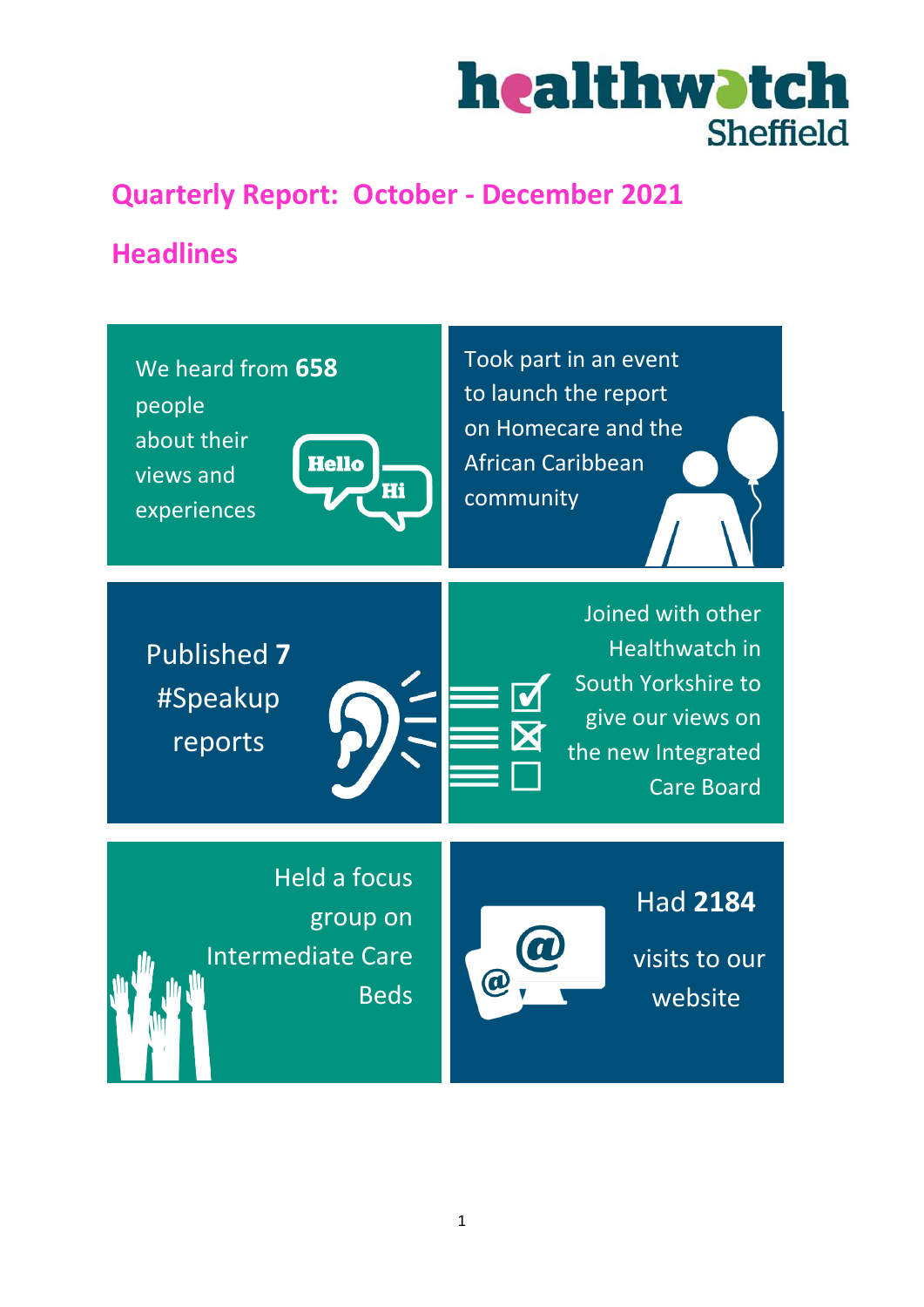# **1. Introduction**

We shared previously that the team had started returning to more face to face engagement; the arrival of Omicron meant that once again we had to cancel face to face plans and return to home working. Despite this barrier, we have still heard from 658 people about their experiences of Health and Social care this quarter.

Much of this has come from the wealth of rich insight shared through our #SpeakUp micro-grants scheme – this quarter 7 reports were published in partnership with community organisations. 345 individuals took part in projects which covered a broad range of topics, including the experiences of children and adults with autism and learning disabilities. We also took part in an event organised by SACMHA, where they shared their #SpeakUp report on the African Caribbean Community and access to Homecare; this event brought together a diverse group of people, including people using homecare, homecare commissioners, and senior leaders in services. Bringing people together like this can be a powerful way to drive change; sharing and talking about experiences together is often more impactful than a written report alone, and it's something we will seek to do more of in the coming year.

The provision of information and advice has been a significant priority this quarter; as well as handling regular enquiries and supporting national campaigns around NHS dentistry and GP registration, we have been considering how we can develop our information offer over the coming year to support local people to access the right care. This has included the development of a new job role and exploring new ways of reaching people.

We have also spent considerable time over the past few months focussing on the new health and care structures and our role within them. To give an overview of the work we've been doing in this area, there is a new section in this report called 'Local Decision Making'. We continue to balance the need to be linked to new structures in South Yorkshire, with our commitments to local activity – but in work at all levels we will champion the views and experiences of Sheffield people and raise the issues that matter to them.

# **2. Enquiries, Information and Advice**

Members of the public can tell us about their experiences with health and social care services so that we can share their views and opinions with decision makers. However, they can also contact us when they need specific information and advice about their care. Giving information about health and social care services is one of our statutory duties.

Enquiries could include finding out about people's rights to treatment, what services might be available to them, or how to raise a concern about a negative experience they've had. We help people to find the right information as well as signposting them to further support. Sometimes we can help people with their question immediately, while other situations are more complex, and may involve supporting an individual over a longer period of time.

Between October and December 2021, we responded to **76 enquiries** by phone, text and email.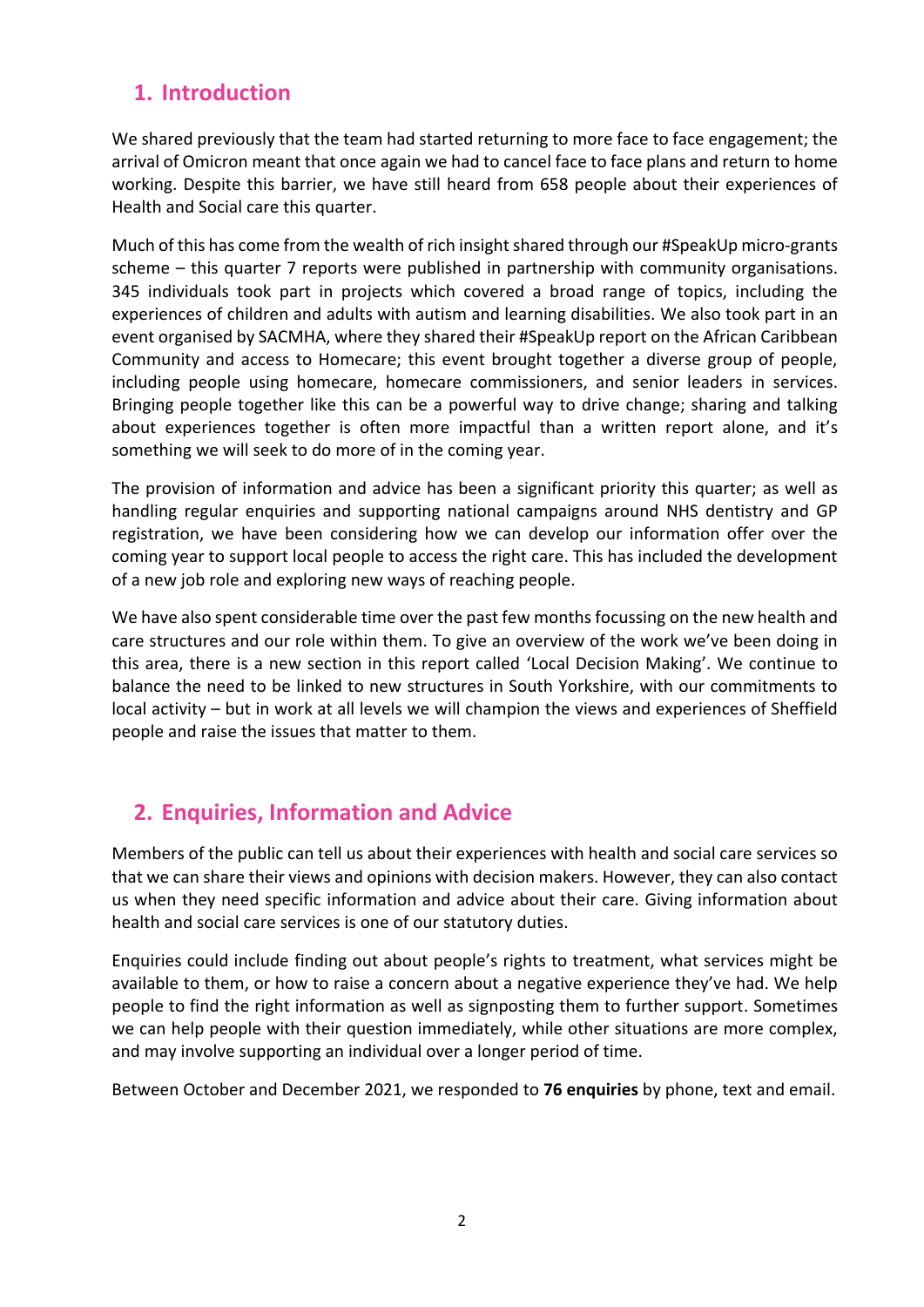Over the course of the Covid-19 pandemic, we have seen a big increase in the number of calls we get from people needing our help. This number is continuing to rise. The graph to the right shows the number of enquiries we've received each quarter for the last two years enquiries have tripled from December 2019 to December 2021.

This significant rise means that we have had to re-think how we provide this service; in the past, enquiries have come through our administrator who (depending on the complexity of the enquiry) has either dealt with the query or passed it on to other members of the team to respond.



We now recognise that this needs more dedicated staff time, and we have appointed an Information and Advice Officer who will be starting with us in February. This role will be focussed on enquiries, but also on developing information resources which we can pro-actively share via our website and other means.

# Where have we signposted people this quarter?

Sheffield Health and Social Sheffield Mental **Citizens Advice Sheffield** Care Trust complaints team Health Guide Sheffield Sexual Health Clinic NHS website **Sheffield Carers Advocacy Hub Care Opinion Migraine Trust** Centre **Care Quality Sheffield Adult Improving Access to Commission (CQC) Safeguarding Partnership** Psychological Stroke Association wn service provider Therapies (IAPT) **Sheffield Clinical Keeping Well Practitioner NHS England** Nursing and Gov.uk website Commissioning Group (CCG) **Midwifery Council Sheffield City Council Information Commissioner's Office Adult Children of Yorkshire & Humber Dental** Alcoholic and **Commissioning Hub Dysfunctional Families Sheffield Teaching Hospitals Patient** Advice and Liaison Service (PALS) General Medical Council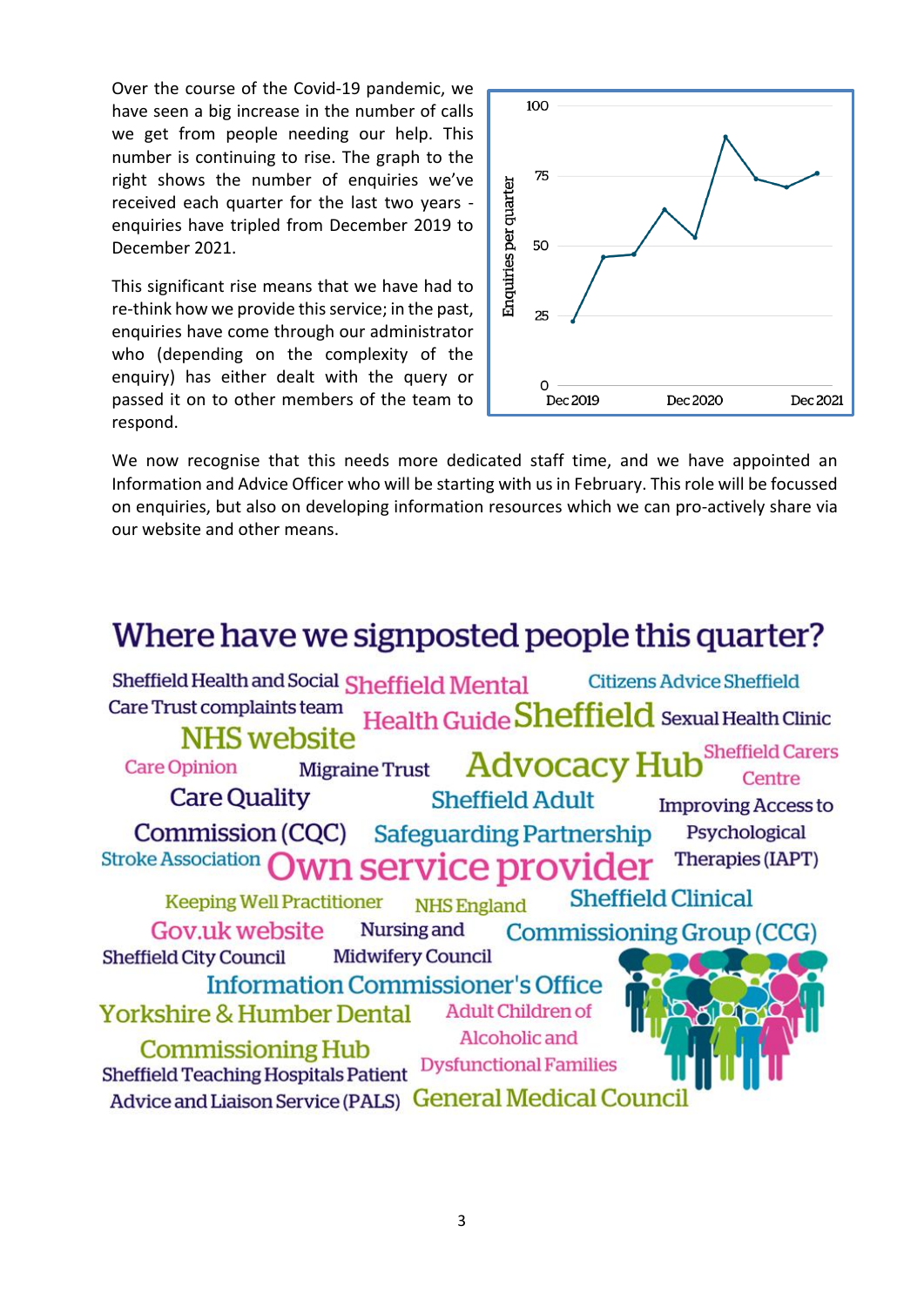#### **Case Study #fixNHSdentistry**

We have reported previously that access to NHS dentistry has been a particular issue for many people who have contacted us throughout the pandemic. This quarter was no different - 22 out the 76 enquiries we received were from people who couldn't access dental care. Here are just some examples:

**Kiera**\* called all the dentists in Sheffield who said they were accepting new NHS patients online, but found this didn't actually mean she could get an appointment – they offered to put her on a waiting list which would be two years long or more.

**David\*** needs to see a dentist, but all the ones he calls say they can only offer him private treatment. He told us he is currently unemployed and doesn't have the money.

**Esi\*** needs her wisdom teeth removing as they are causing constant pain. However, the dentists she called said this wasn't serious enough to require "urgent" care and she will have to manage with pain medication.

Unfortunately, we are limited in the advice that we can give to people who come to us with these enquiries; we know that very few dentists in Sheffield are accepting new NHS patients currently which means that people will have to go on long waiting lists, or wait until their problem worsens and they can access 'urgent treatment'.

These stories are typical of what we've been hearing for many months now. Locally, we've been raising this issue through our monthly briefings, in meetings and committees across the city, and communicating directly with Yorkshire & Humber commissioners.

However, it is becoming increasingly clear to us that national action is needed in order to help people access care. This issue isn't specific to Sheffield; the current provision of NHS dentistry is simply not working. Other Healthwatch across England are reporting similar concerns, and calls about dentistry now make up 25% of enquiries nationally. The [latest report](https://dentistry.co.uk/wp-content/uploads/2021/12/20211014_HWE-Dentistry-Update-Dec-2021.pdf) from Healthwatch England brings together these examples from across the network and to build a picture nationally – it includes examples from Sheffield, showing how even a small bit of feedback given to us can have influence at national level.

Healthwatch England is working with the British Dental Association and calling on NHS England and central government to make crucial changes to the way dentistry is provided; we are supporting them in this campaign. Local voices and stories like those above are central to this effort, providing evidence for much-needed change.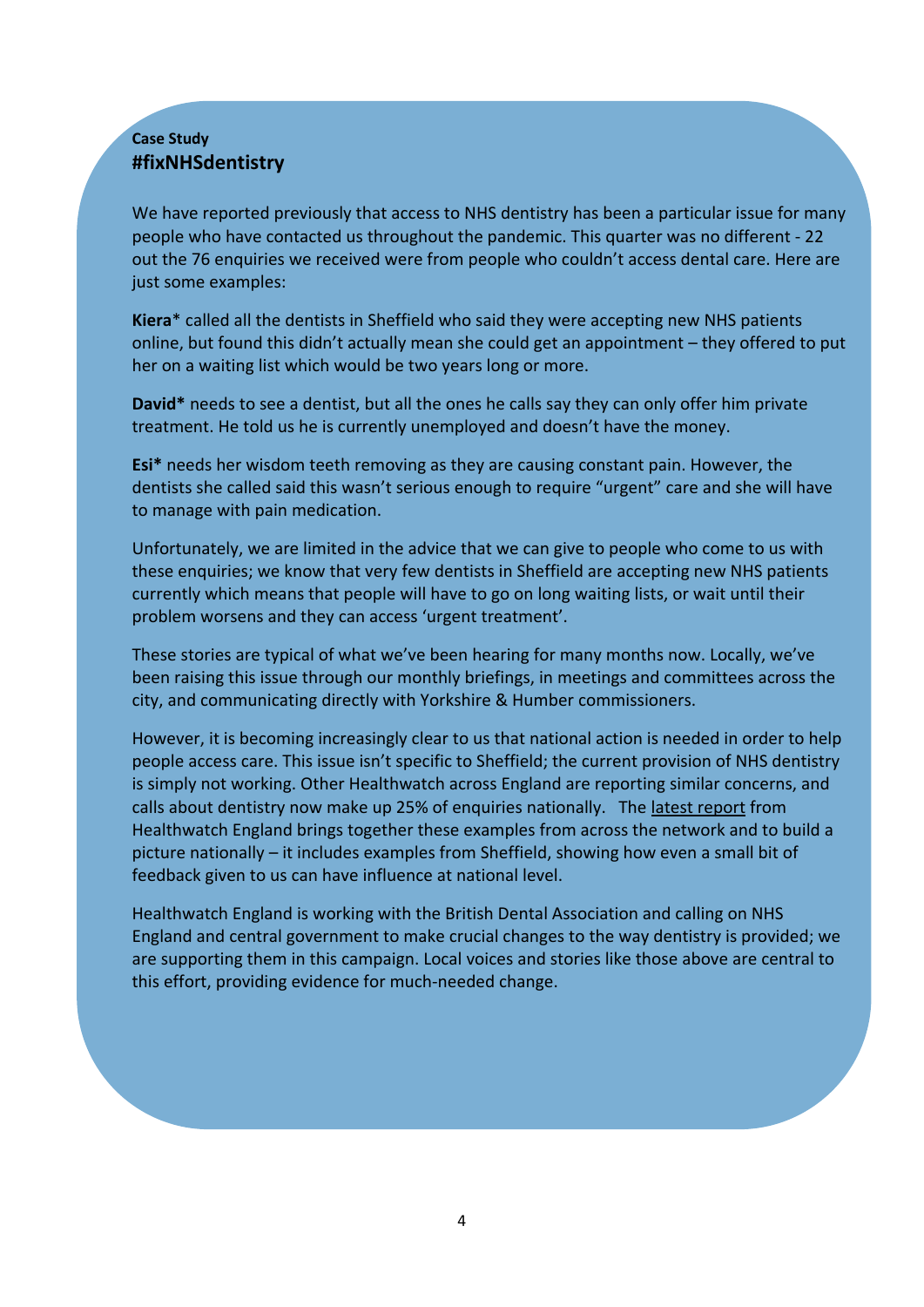#### **British Sign Language (BSL) Vlog**

As part of our commitment to providing information in a range of formats to improve accessibility, we have continued working with the Deaf Advice Team at Citizens Advice Sheffield to produce a regular [vlog](https://www.healthwatchsheffield.co.uk/advice-and-information/2021-04-30/bsl-vlog-april) in BSL, covering a wide range of topics. The vlog is shared on our website, as well as the Facebook page of the Deaf Advice Team.

This quarter we boosted the Facebook posts to reach more people; in December **1117** people engaged with the vlog post.

#### **GP Access Cards**

We have continued to act as a hub for GP Access Registration Cards this quarter. The cards help people to overcome the barrier of being wrongly refused GP registration because they don't have proof of ID, address or immigration status. More cards were ordered by City of Sanctuary and Sheffield City Council's Community Covid bus, we also shared cards with Sheffield Foyer.

In October we delivered a presentation in collaboration with Sheffield CCG at a Locality North GP Practice Managers meeting to raise awareness of the guidance around registering homeless patients who may not have ID, and discussed what practices see as the challenges around this.



# **3. Website / Gathering Feedback**

This quarter we **had 2184** visitors to our website (an increase of 17% on last quarter) and **6966 page views** (an increase of 24% on last quarter).

The most commonly visited page (after the home page) was our 'work with us' page; we have been recruiting this quarter and have been advertising our new roles widely. This will have contributed to the increased website traffic. Our most viewed report this quarter was our **'What have we been hearing?'** briefing from September, where we highlighted local people's concerns, including accessing a dentist, getting a GP appointment, and the accessibility of GP practices.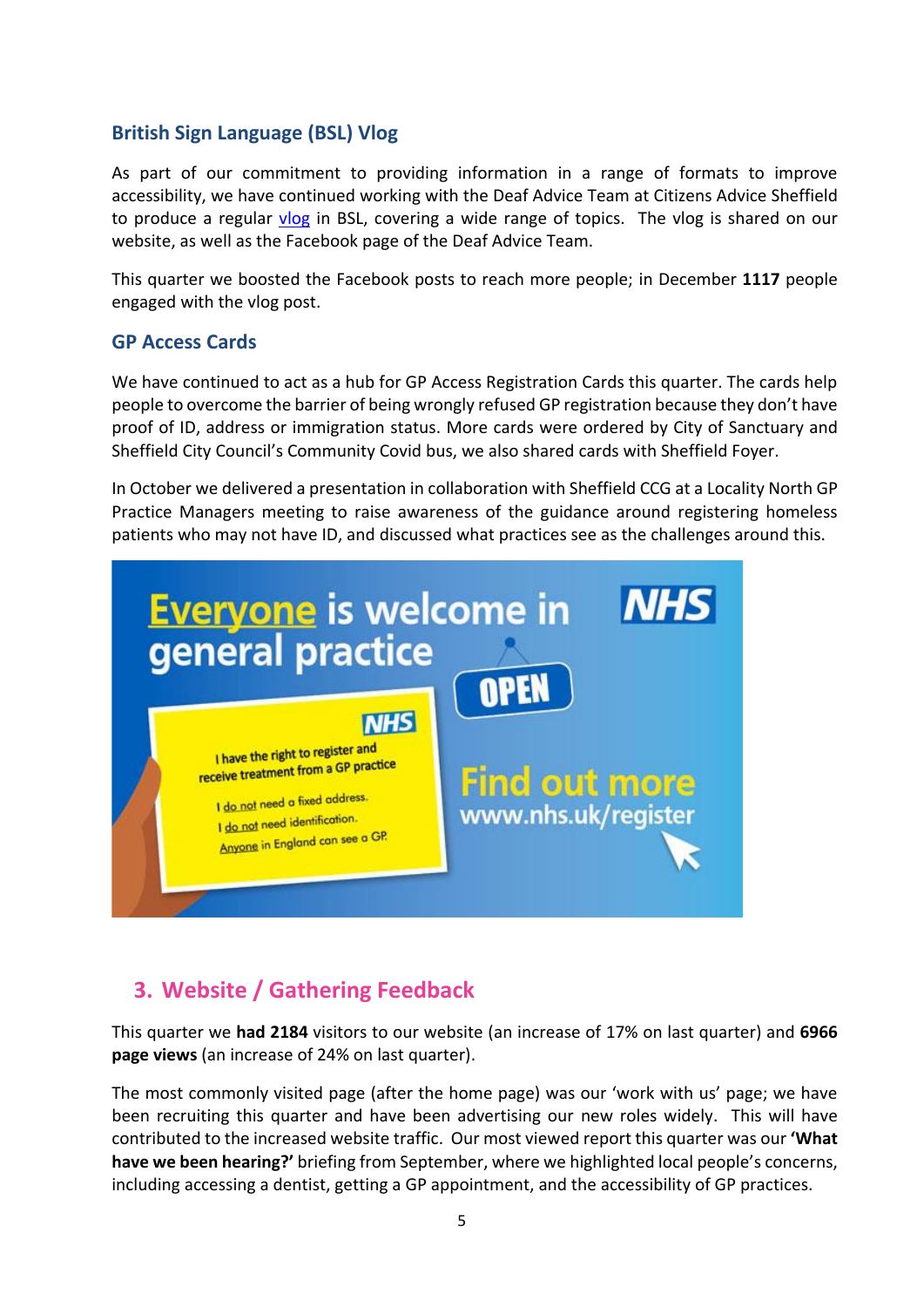# **4. CQC / Sharing intelligence**

- **CQC:** This quarter we have shared **4** pieces of feedback about **2** services with the CQC ahead of routine inspections.
- **Maternity Services:** We linked with the Maternity Voices Partnership and the Sheffield Maternity Co-operative to pull together feedback about maternity services, which we sent to the CQC when they re-visited Jessops. Feedback from around **60 people** helped us share insights into a wide number of areas; we also shared this feedback with services directly.
- **Healthwatch England:** Every quarter, the themes and key issues from enquires and feedback are routinely shared with Healthwatch England via our CRM system, and also by sharing with them our monthly roundup. In addition to this we have regular regional network meetings, attended by representatives from Healthwatch England to give us a chance to hear about their work and feedback on issues and themes that we are seeing.
- **What have we been hearing?:** This quarter we have shared two roundup reports with statutory partners, commissioners and service providers to highlight the issues that people are talking to us about. These are picked up in different ways, and have become a regular item for discussion at Health and Wellbeing Board, and also at the CCG Quality Assurance Committee.

## **5. Young and Student Healthwatch**

This quarter was quieter than normal in terms of listening to young people and this is likely due to the start of a new academic year. In December we were approached by Endeavour School to deliver sessions which support their young people to become Young Ambassadors. Our Community Outreach Lead met with youth workers to discuss how Healthwatch could begin a dialogue on health and use this to identify a project for the young people to carry forward. We will begin the sessions in the next quarter - they will be delivered in an interactive way, using a Community Organiser model of working.

### **6. Community Partnerships**

The Community Partnership programme is way for us to connect with voluntary sector organisations, working together to raise the voices of the people they support. We now have 12 [community partners,](https://www.healthwatchsheffield.co.uk/our-community-partners) who help link us to range of communities. We do regular newsletters for our community partners, but there is no fixed approach for the way the partnership works; we work flexibly to find ways that we can support each other in helping people have their say about health and social care services in Sheffield. Below are two examples of how we have worked with Community Partners this quarter.

#### **Access to GPs for Disabled People**

Following a session with Sheffield Voices, our Community Outreach Lead was approached by one of the group who was having difficulty with seeing their GP after changes at the practice. With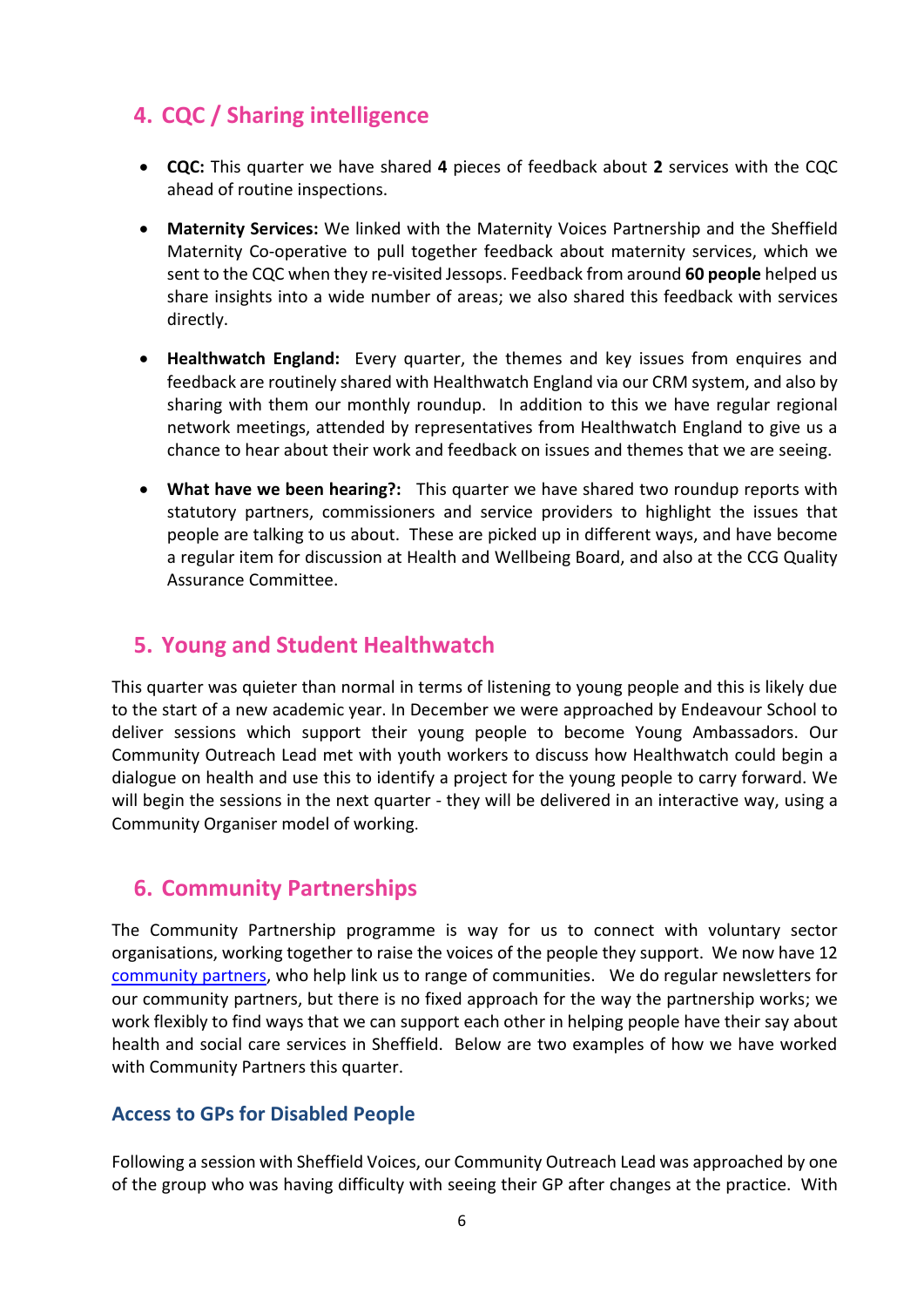permission, we wrote a letter to the practice manager outlining the changes and the impact of these on the patient. The practice manager responded both in writing and reached out to the patient – they listened to the concerns and made changes where possible. Although not all of the patient's concerns were met, there was a dialogue opened between them to work together to make the service accessible again. This had impact at an individual level for the person who approached us, but as part of a wider discussion, we also shared this with the CCG who have been looking at access in primary care. We have since had more feedback from the group about similar issues, and will continue to be pro-active in sharing this insight as part of the ongoing discussion in the city about current challenges in primary care.

#### **Wellbeing in the Muslim Community**

Community Partners Thalassemia South Yorkshire (TSY) were concerned about the increase in poor mental health and wanted to explore how the 5 ways to wellbeing could translate into Islamic values. They wanted to work with their group to make a short film about this subject, as well as one aimed to help people make informed decisions about vaccines. We linked TSY with the independent arts organisation SYArts, and met together to plan some work; the group planned 3 facilitated art sessions focusing on Islamic values and the 5 ways to wellbeing. During this time they would be invited to talk about their experiences on camera and the filming would be led by the group. The sessions were due to start this January but the Omicron variant has paused this for the time being.

This project has value to the Thalassemia group as they have spent very little time in person since the start of the pandemic and limited time meeting on Zoom, so they are keen to do something more tangible.

# **7. Engagement**

#### **Intermediate care focus group**

We held a small focus group online to inform the Intermediate Care beds tender evaluation. Attendees' comments during the session were used to create 'model answers' to mark bidders' answers about involving people in their care. The outcome of the contract tender should be made public in February 2022.

#### **Interviews with British Pakistani women who had used maternity services**

At the start of the financial year, the CQC commissioned us to do some interviews as part of their work to better understand how people from different communities experience care. They were also looking to explore what barriers people may have when it came to sharing their experiences or raising a concern - for example by making a formal complaint or talking to organisations such as the CQC or Healthwatch. Last quarter we described the work that we did with adults with learning disabilities, who live in residential care. This quarter, we worked with an interviewer to hear from British Pakistani women who had accessed maternity care.

5 women were interviewed – negative themes included the impact of Covid restrictions and Covid related service changes, staff shortages, lack of care for basic needs in inpatient settings. Positive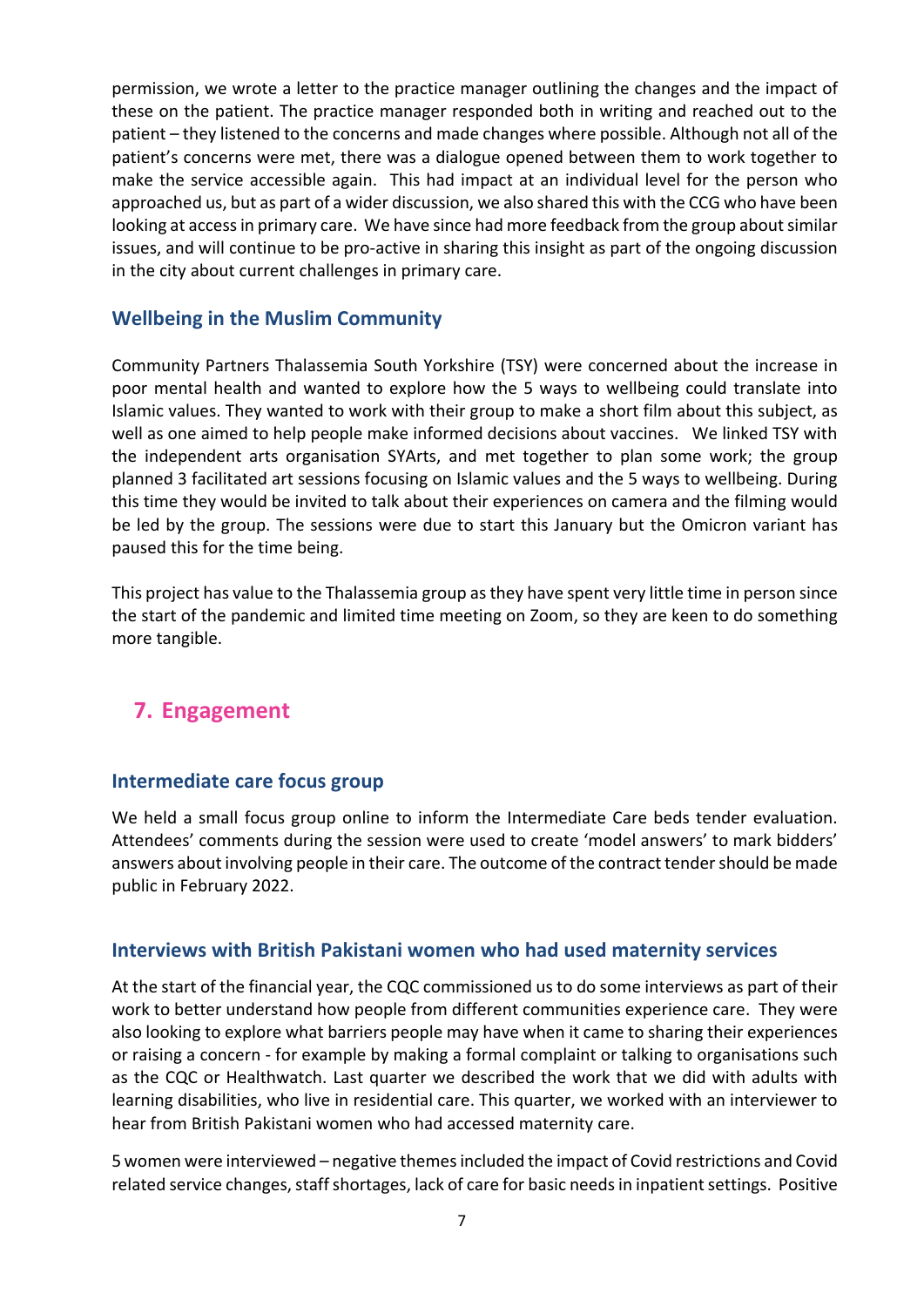feedback focussed on excellent and compassionate care from individuals, particularly during birth (as opposed to during pregnancy, or after birth). We included a question about whether the women felt they had been treated differently due to their ethnicity; this drew out additional feedback and comments – some of the women felt strongly that this was the case and described to us the ways in which this impacted on them; for example not being given the same time and information as white women on the ward.



#### *Using Voice for Influence*

In July, we submitted comments on the **National Institute for Health and Care Excellence (NICE) guidance on inducing labour**, as an updated draft was out for consultation. In November the new guidance was published. We had shared concerns around the early induction of women from ethnic minority backgrounds, along with other stakeholders, and consequently this recommendation was omitted. Changes were also made in response to some of our other comments, for example an additional recommendation was added to the 'information and decision-making' section to clarify that it is a woman's decision whether to be induced or not and that this must be respected.

#### **8. Reports**

#### **What have we been hearing?**

We produced monthly insight round ups for [October](https://www.healthwatchsheffield.co.uk/report/2021-11-19/october-2021-what-have-we-been-hearing) and [November.](https://www.healthwatchsheffield.co.uk/report/2021-12-22/november-2021-what-have-we-been-hearing) These reports summarise issues we are hearing about through enquiries and other routes; top themes continue to be access to GPs and to NHS dentists. We didn't produce a report in December due to the Christmas break, but will include insight from December in our January report.

#### **# SpeakUp**

We know that local voluntary groups have strong relationships within their communities. The #SpeakUp grants are a way to help community groups give a greater voice to the people they support, and encourage people to speak up about their experiences of health and social care. The #SpeakUp grants are micro-grants (£500-£1000), and as well as money, we offer ongoing support to help groups with planning, delivering, and writing up their work. The work includes a range of approaches – for example surveys, focus groups, or creative activities where people can use art and other ways to share their experiences and views.

The aim is to improve health and social care services by making recommendations based on people's real experiences. To find out more about the grants programme, and what has been achieved in previous years, visit our Speak Up page [here.](https://www.healthwatchsheffield.co.uk/speakup-small-grants-scheme)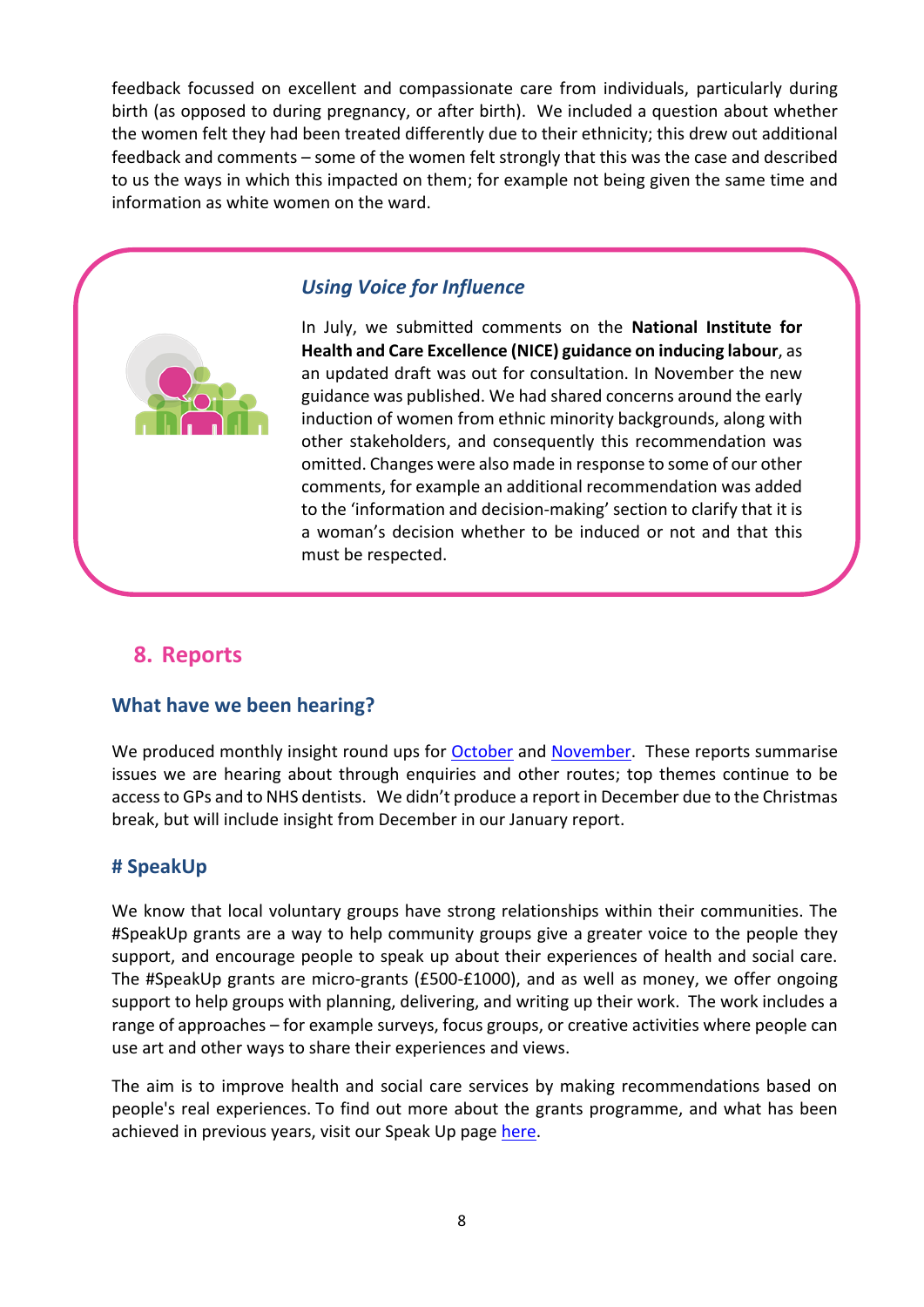We have continued to publish #SpeakUp project reports this quarter, as and when each group we awarded grants to completed their engagement work. We published three last quarter, and have now released an additional seven:

- [Autism Hope](https://www.healthwatchsheffield.co.uk/report/2021-11-03/speakup-2021-autism-hope) Speaking to parents of children with autism about their experiences of getting a diagnosis and subsequent support for their families
- [Asperger's Children and Carers Together \(ACCT\)](https://www.healthwatchsheffield.co.uk/report/2021-11-05/speakup-2021-aspergers-children-and-carers-together-acct) Speaking to parent-carers about getting support in school and elsewhere for their children
- [Luv2MeetU](https://www.healthwatchsheffield.co.uk/report/2021-11-16/speakup-2021-luv2meetu) Speaking to adults with a learning disability about their current knowledge of accessing health and care systems, and how they'd like to be supported to be more independent
- [JCI Sheffield](https://www.healthwatchsheffield.co.uk/report/2021-12-14/speakup-2021-jci-sheffield) Exploring the experiences of young adults managing their own mental health and wellbeing
- [Burngreave Messenger](https://www.healthwatchsheffield.co.uk/report/2021-12-14/speakup-2021-burngreave-messenger) Sharing information about health and wellbeing, including Covid-19, vaccination, and peer support
- [Sheffield Voices](https://www.healthwatchsheffield.co.uk/report/2021-12-17/speakup-2021-sheffield-voices) Speaking to members of this self-advocacy group about lockdown, and the importance of disabled people's voices being present in decision-making
- [Burton Street Foundation](https://www.healthwatchsheffield.co.uk/report/2021-12-17/speakup-2021-burton-street-foundation) Talking to the parents and carers of adults with a learning disability about Annual Health Checks and Hospital Passports, and how services can make better use of these resources

As we publish each report, we are sending them to the commissioners of relevant services in an advisory capacity. We will be asking them for a formal response to the recommendations once we have published them all.

Initial responses to the reports have been positive – commissioners have already responded informally to some of the briefings expressing their interest in the findings, and local news outlets have covered some of the findings online.

#### **Experience of Homecare in the African Caribbean Community**

We shared previously that SACMHA Health & Social Care had used a #SpeakUp grant to undertake a piece of work on the experiences of people from the African Caribbean Community using homecare. Following the publication of the [report](https://www.healthwatchsheffield.co.uk/news/2021-08-23/home-care-african-caribbean-perspective) last August, an event took place in October. This was an open day at SADACCA, which was an opportunity for people to come together and hear more about SACMHA's work. This included a focussed section and discussion on the Homecare report. A wide range of people attended the event, from people who had used SACMHA's services, commissioners of health and social care services, and senior leaders from statutory organisations in the city.

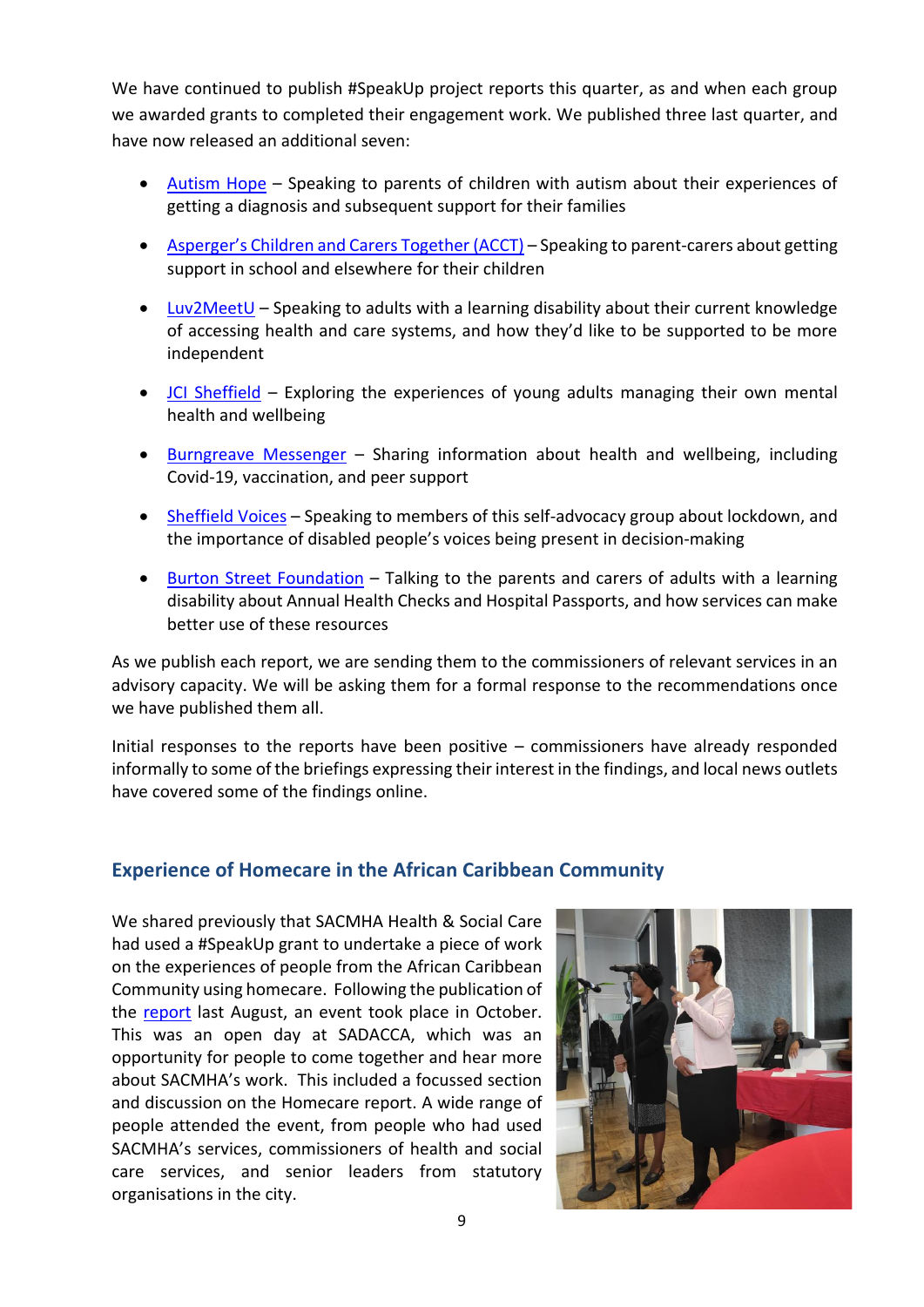The event brought decision makers together with people using homecare services, to reflect on and explore the issues raised in the report and explore ways in which the services could be improved.

# **9. Sheffield Health and Care Partnership (HCP)**

This quarter, the Sheffield Accountable Care Partnership (ACP) changed its name to the Sheffield Health and Care Partnership (HCP).

We continue our commissioned piece of work to support their public and patient involvement – as part of this we run the Improving Accountable Care (IAC) forum, which takes place every month. The IAC forum is a group of volunteers who draw upon their own experiences and in some cases those of the people they care for, to scrutinise delivery and commissioning and suggest ways to make local people's health and experiences better. The experiences and views of members of the group help shape and add value to the development and delivery of the work of the HCP. Members have begun to discuss a new name for the group to reflect the changed name of the partnership.

14 people attended the meeting in October, 9 attended in November and 6 joined us in December, with contributions being made by other members outside of the meetings too.

Topics discussed this quarter include:

- The **Health and Care Bill** and what this could mean locally
- **Sheffield Children and Young People's Neurodevelopment Programme**
- The role of the **Voluntary Community Sector** within Sheffield's health and care system
- Promoting **equality and engagement** with black, Asian and minority ethnic communities
- The development of a public-facing **HCP Director's Report**
- An update on the **Adult Social Care Strategy**

### **10.Local decision making**

The Health and Care Bill is new legislation which will make changes to the way the NHS is organised – these changes are due to take place from July this year. New **Integrated Care Boards** (ICBs) will be set up across the country in each sub-region; these boards will work with partnerships of local organisations such as voluntary sector organisations and local authorities, as part of an **Integrated Care System (ICS).** Sheffield will be part of the **South Yorkshire ICS.**

This is important to the work of Healthwatch because our role is to influence and improve the way services are run. In the new system, some decisions about Sheffield services will be made at a South Yorkshire level – this means we need to have routes to influence decisions in this new structure.

During this quarter we have been asked for our comments on the draft constitution for the ICB; we've made comments about the membership of the board, and about the importance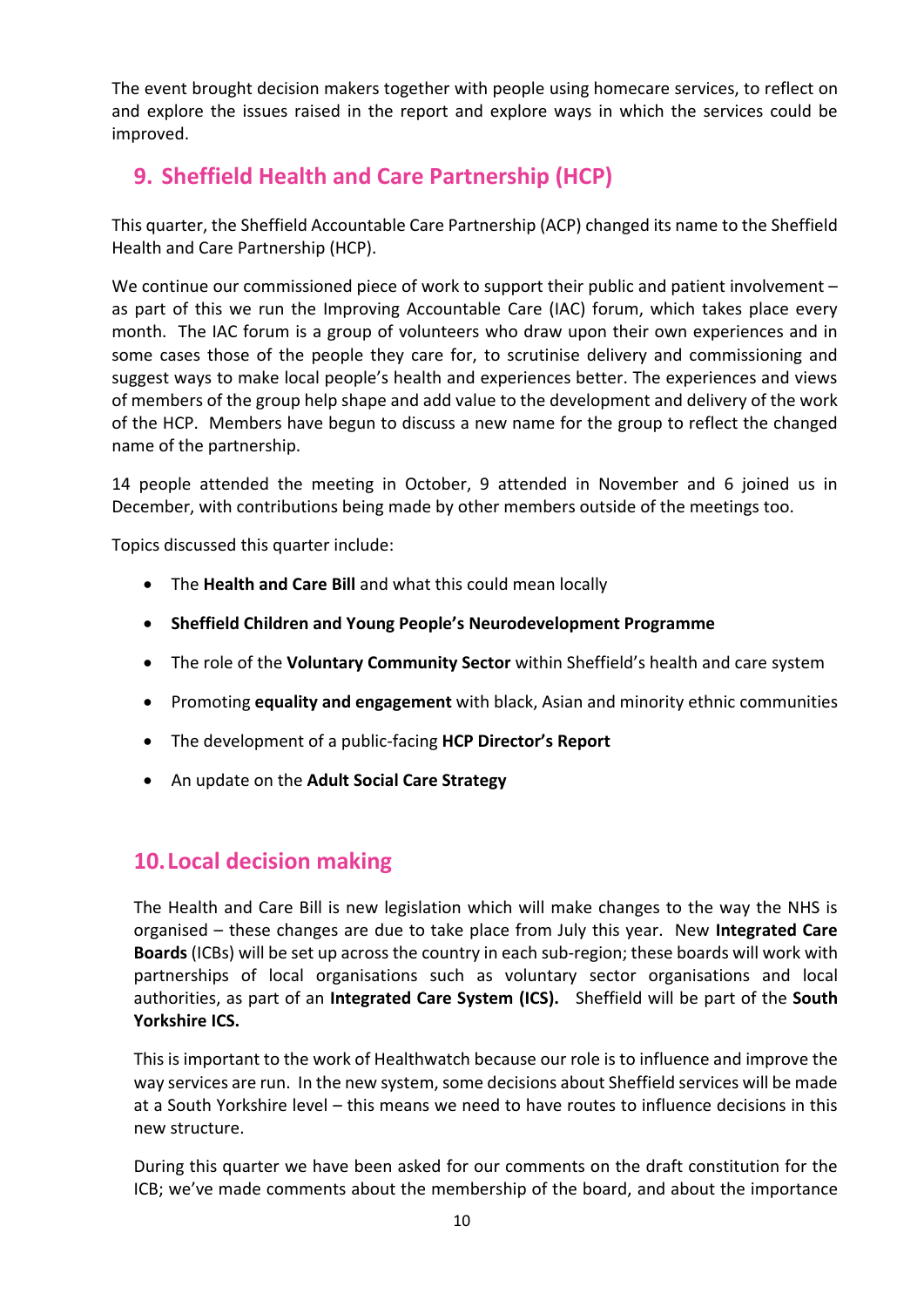of the board involving and hearing from citizens in its work. We've also been meeting regularly with our colleagues from Healthwatch in Doncaster, Rotherham and Barnsley to develop ways of working together.

Alongside the development of the new ICS there are changes happening in Sheffield too. Local Area Committees and the introduction of the Committee Structure in the council, are both ways in which local decision making will be changing. There will also be what is called a 'place based structure' – this will be organisations that provide health and social care in Sheffield (such as the hospitals, Sheffield Health and Social Care Trust, the council and the voluntary sector) working together locally.

All of these changes mean that we will need to develop new ways of working over the coming months; *we will continue to advocate for the importance of involving people in decision making, wherever those decisions are made.*

# **11.Supporting services to involve people**

We met with several professionals from Sheffield Teaching Hospitals this quarter to discuss how we can work together to involve patients and the public in a variety of pieces of work, including Long Covid services, Phlebotomy services, and also in relation to the tender of the Intermediate Care Beds contract.

We also participated in Rethink's Mental Health Alliance VCSE workshop, to discuss their plans to form an alliance of VCSE organisations in Sheffield.

#### **Clinical Services Review**

2 members of staff participated in NHS England's Clinical Service Reviews of parts of Sheffield Health and Social Care NHS Foundation Trust along with other professionals and service users. They made observations and heard from staff and patients on Maple Ward, Psychiatric Intensive Care Unit, Forest Lodge and Forest Close. Feedback from the visits were shared with the trust to inform ongoing improvement work.

#### **GP Question Time**

At the start of December, our Chief Officer took part in a GP Question Time event. This was organised by the CCG and clinicians to help promote understanding of how changes to GP services are working – we were involved in the development of this event, and were part of the panel, which also included public health, GPs, and a pharmacist. Members of the public could submit questions by a range of different routes, which were then answered on a zoom event.

#### **Adult Social Care Strategy Development**

We've spent time working with staff who are developing the Adult Social Care Strategy; we have supported them to think about the different ways that they can involve people in this work, and hear a range of perspectives on what it should include. In October we took part in two workshops where we facilitated breakout room discussions on the draft strategy.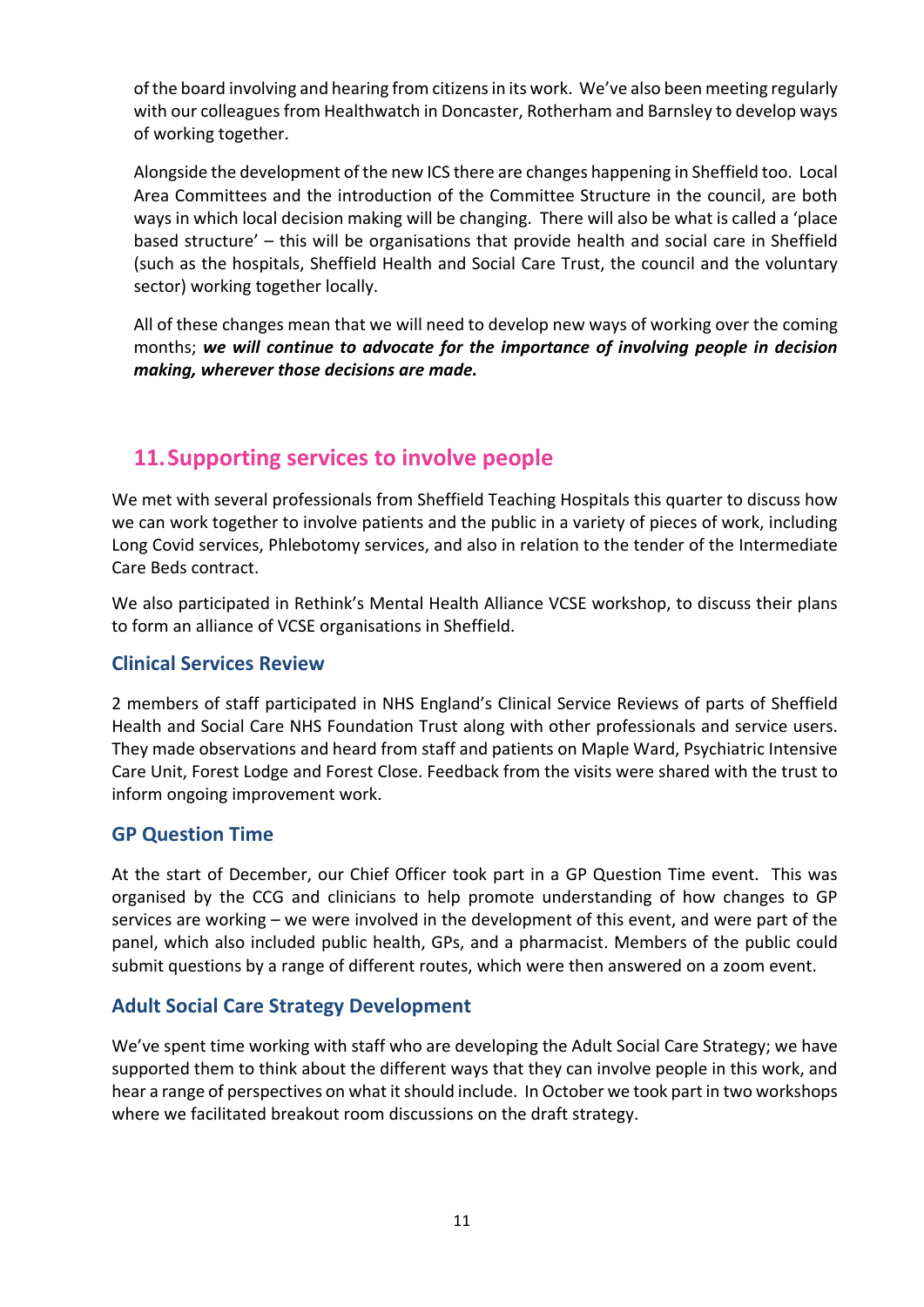## **12. Volunteers**

In the absence of face to face volunteering, we continue to keep in touch with our volunteer team via regular email bulletins.

Our Strategic Advisory Group (SAG) volunteers continue to meet monthly to provide oversight on our work. They are planning their next meeting in public, due to take place in January 2022, where they will help us to seek out views about what we should include in our next work plan.

Some of our volunteers have been representing us at various meetings and committees around the city.

This quarter a volunteer also began helping us to design a project reviewing the online offer from GPs in Sheffield – we hope to complete this project in the new year with the help of a small volunteer team.

### **13. Healthwatch Team**

**Joanna Sansom**, our Administrator, left the Healthwatch team in September. We have recruited two new members of our team who will start with us in January and February 2022.

**Nupur Chowdhury** – will be working with us as an Engagement and Involvement Officer from January

**Anna Harman** – will be stepping into our new Information and Advice Officer role from February

We are in the process of recruiting to a part time administrator post.

This quarter, all staff members attended sessions at 'Healthwatch Week' which sees Healthwatch from across the country join together to discuss and learn about particular topics. This year the focus was on helping Healthwatch navigate and thrive in the evolving decision making landscape in our areas as preparations for the establishment of the Integrated Care Systems continues at pace. Our Chief Officer delivered a workshop alongside colleagues from Healthwatch England, looking at ways of capturing the impact of our work.

# **14. Coming up – What next for Healthwatch Sheffield?**

We will publish a summary of the #Speak Up Reports and ask for responses to the recommendations made

We will develop a Memorandum of Understanding that will guide our work with other Healthwatch in South Yorkshire

We will talk to people about their priorities for our work in 22/23 and choose our focus for the annual plan

We will work with volunteers to do an audit of GP websites, looking at the range and depth of information provided to patients